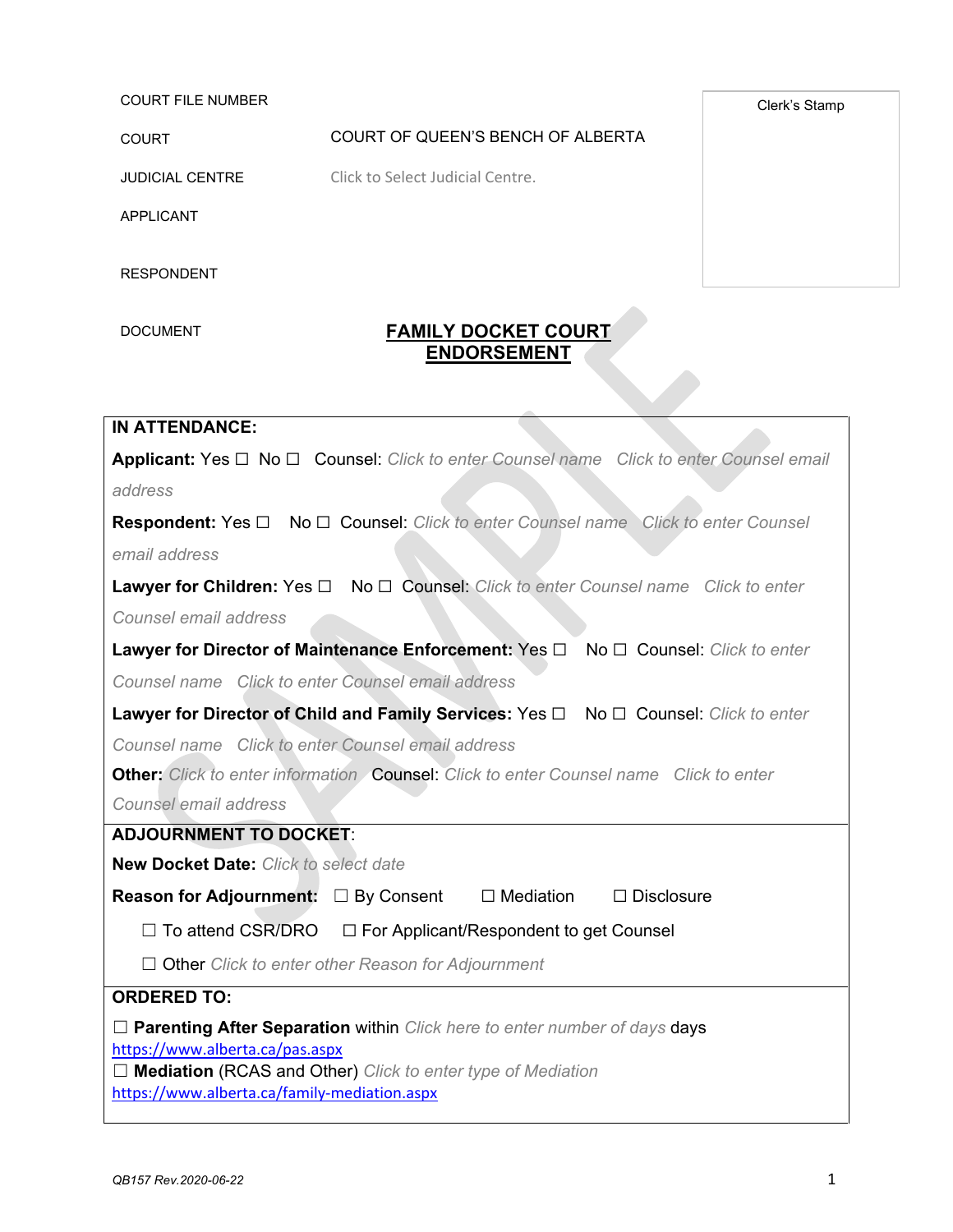| $\Box$ Other Dispute Resolution Click here to enter Other Dispute Resolution                                                                                            |
|-------------------------------------------------------------------------------------------------------------------------------------------------------------------------|
| □ Child Support Resolution (https://www.alberta.ca/child-support-resolution-program.aspx)                                                                               |
| /Dispute Resolution Officer (https://www.alberta.ca/dispute-resolution-officer-program.aspx) Click                                                                      |
| to enter information                                                                                                                                                    |
| <b>Resolution Counsel: (Date, Time)</b> Click to select date, Click to enter time of day                                                                                |
| Matters being referred to Resolution Counsel are:                                                                                                                       |
| $\Box$ Contact with Child<br>$\Box$ Parenting<br>$\Box$ Change to Parenting                                                                                             |
| $\Box$ Child Support<br>$\Box$ Change to Child Support $\Box$ Guardianship                                                                                              |
| Spousal/Partner Support □ Family Property Issues<br>$\Box$ Litigation Plan                                                                                              |
| Other Click to specify                                                                                                                                                  |
| If a Party has Counsel, Counsel must attend the meeting with Resolution Counsel;                                                                                        |
| Parties must provide any information requested by Resolution Counsel;                                                                                                   |
| Proposals for Resolution must be exchanged by the Parties and sent to Resolution<br>Counsel prior to the meeting.                                                       |
| Early Intervention Case Conference: (Date, Time) Click to select date, Click to enter time                                                                              |
| of day                                                                                                                                                                  |
| Each party must complete an Early Intervention Case Conference Summary                                                                                                  |
| (https://www.albertacourts.ca/qb/areas-of-law/family/family-law-forms QB026) and<br>provide it to the other party and to the Case Conference Coordinator seven (7) days |
| before the Case Conference                                                                                                                                              |
| The email address for the Case Conference Coordinator is:                                                                                                               |
| (Edmonton) CaseConferenceCoordinator.QBEdmonton@albertacourts.ca<br>(Calgary) CaseConferenceCoordinator.QBCalgary@albertacourts.ca                                      |
| $\Box$ The following disclosure must be provided before the Early Intervention Case                                                                                     |
| <b>Conference</b> Click to specify                                                                                                                                      |
|                                                                                                                                                                         |
| □ Simple Desk Application                                                                                                                                               |
| $\Box$ Desk Application with Written Argument (only where all parties have Counsel)                                                                                     |
| $\Box$ Chambers (20 min or less) (Date, Time) Click to select date, Click to enter time of day,                                                                         |
| $\Box$ Special Chambers (Date, Time, Length) Click to select date, Click to enter time of day, Click                                                                    |
| to enter estimated length of time required                                                                                                                              |
| $\Box$ Judicial Dispute Resolution (Date, Time, Length) Click to select date, Click to enter time of                                                                    |
| day, Click to enter estimated length of time required                                                                                                                   |
| $\Box$ <b>*Summary Trial (Date, Time, Length)</b> Click to select date, Click to enter time of day, Click to                                                            |
| enter estimated length of time required                                                                                                                                 |